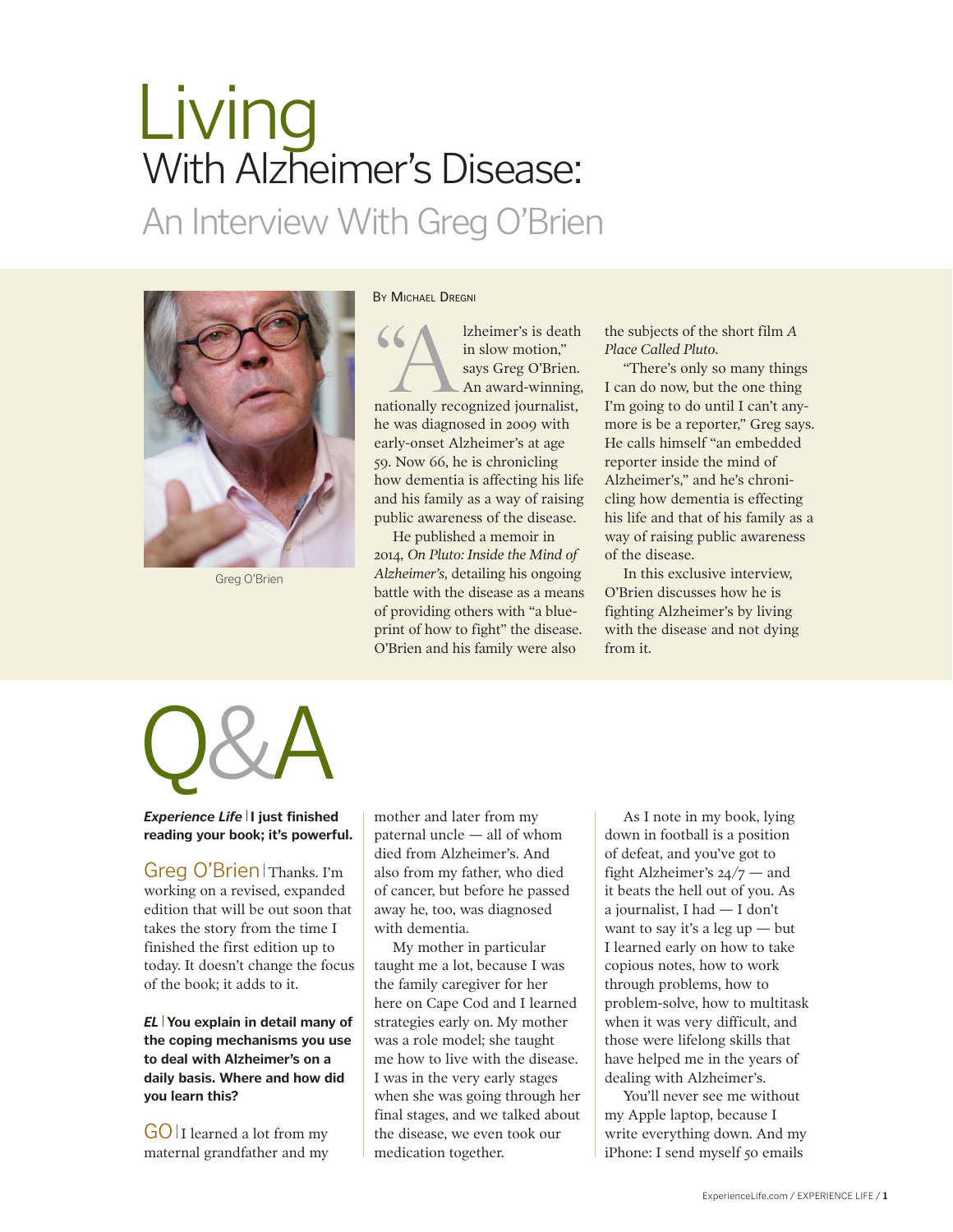or more a day to remind myself of things — I'll interrupt people and say, "I've got to send myself an email." Sometimes I forget that I've sent myself all those emails, and then at the end of the day I'll look at my inbox and there's 57 new emails and I realize that 37 are from me. It's like a record I keep. God bless Steve Jobs.

There are times when the light [in my brain] will go off and I'll pick up the phone and not remember how to dial, or a lawn sprinkler and not remember how it works. Or once, with the family's wood stove in the wintertime, I opened the door with my bare hand and got a second-degree burn.

*EL* **You describe in your book how you put labels on things as reminders — including labeling your mouthwash to differentiate it from a bottle of isopropyl alcohol so you don't gargle with the alcohol, as you did on a recent morning.**

 $GO|I$  didn't want to do it [label] everything] because I felt like a freaking child. I talked to my doctors and counselors, and they said, "No, Greg, it's OK. It's your bathroom and no one else is going in your bathroom but you and your family."

I can look at something and this is what's happening to my brain now: It's not telling me things. I will look for my laptop, I'll be staring at it and my brain will not tell that that's my laptop. This happens on a regular basis. So what you do is identify things and write it down so you'll know what it is.

And yes, I gargled once — I looked at this thing and my mind said it was mouthwash and it was freaking rubbing alcohol and it was just like, *Oh my god!*

It's a progression and some days are better than others.

My mind today is like an iPhone: It's still a sophisticated device, but it has a short-term battery, it pocket dials, it locks up, and it gets lost very easily.

It's like having a sliver of your brain shaved away, a death in slow motion, and you wonder when you get up the next day who's going to show up in your brain.

## *EL* **Can you explain your perception of the image the world has of Alzheimer's?**

 $\overline{GO}$  I speak a lot across the country about the disease and I start out by saying there's a stereotype of Alzheimer's: You're 85 years old, you're in a nursing home, and you don't know who you are or where you are. But that just isn't a true picture of the disease.

Alzheimer's is a disease that can take 20 to 25 years to run its course. Research has shown that the process of the disease begins even before you notice any symptoms — it can start as early as in your 40s.

It's like having a sliver of your brain shaved away, a death in slow motion, and you wonder when you get up the next day

who's going to show up in your brain.

Alzheimer's in the early stage is like a light that goes out in your brain. Have you ever lived in a house with a basement? Have you ever done the laundry in the basement when someone up in the kitchen didn't realize you were there and shut the light off? In Alzheimer's, when that light goes out, you go into a rage — you yell and you scream to try to restart your brain. And often it does. It's on, it's off, it's on — it's like a light flickering, a loose plug in a socket. I know firsthand thanks to my family history that someday there's not going to be someone up in the kitchen to turn the light back on. It's going to go dark forever.

Today at times, the light's going on and off in my brain. Sixty percent of my shortterm memory can be gone in 30 seconds. It's not like someone just forgetting something; it's like *Boom, boom, boom, boom, gone, gone, gone, gone*. I get lost in places I've known all my life. I didn't recognize my wife on two occasions. I have incredible rages. At times, as my mother did, I have hallucinations.

And people don't want to talk about this! And I say, "You know, dammit, unless we work to try to make this disease as well known as they did with cancer and as they should have done with AIDs, and now they're trying to do with ALS and autism, no one's going to talk about it. There are people who are dealing with these freaking symptoms every day and they're afraid to talk about it.

I find that among people with Alzheimer's, everyone's different: It's like snowflakes — there's no two people with Alzheimer's that are the same.